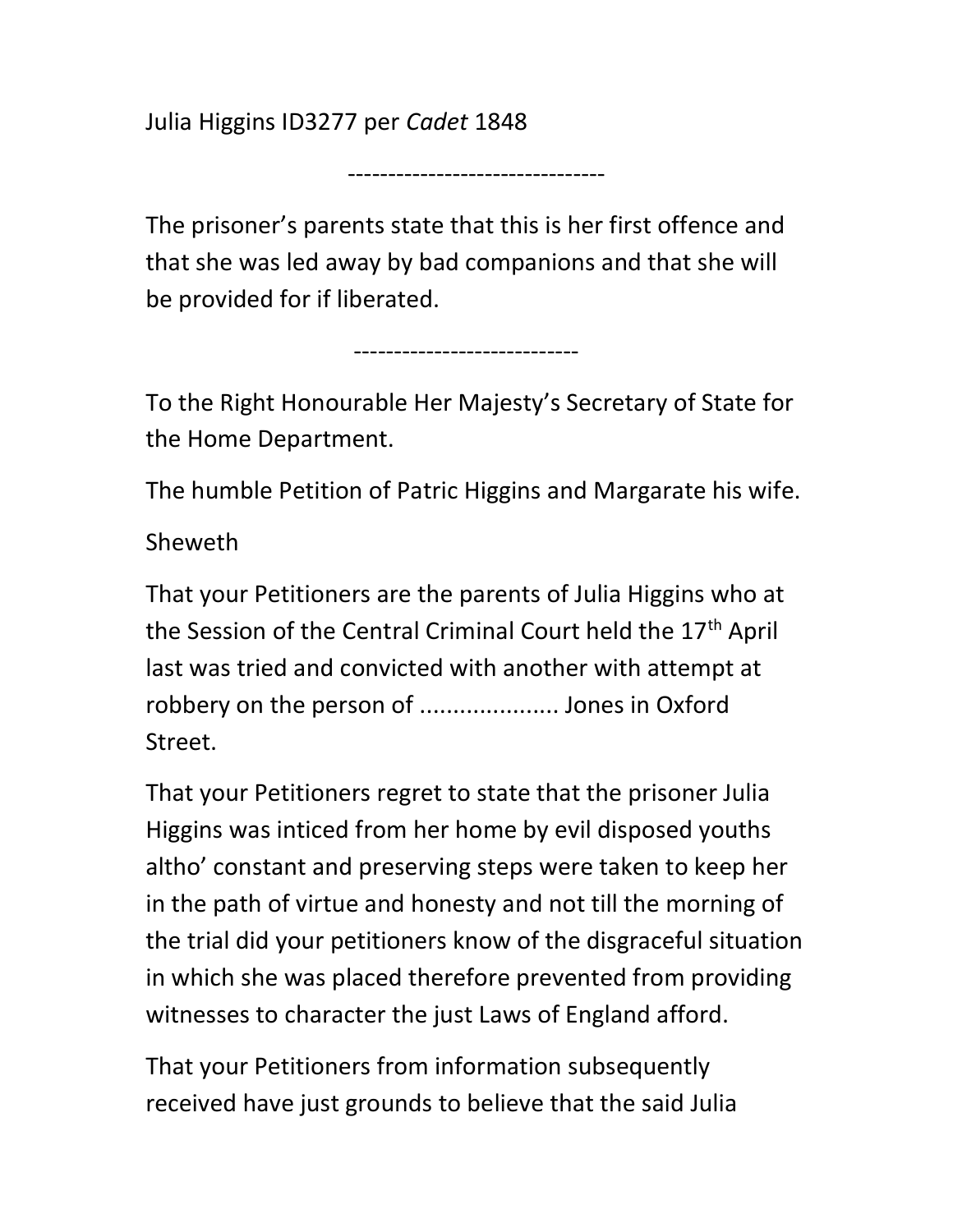Higgins was no party to the said incident but that the parties in whose company she was  $\begin{bmatrix} 1 \\ 2 \end{bmatrix}$  agressors who are not known to the Petitioners  $\begin{bmatrix} 1 & 1 \\ 0 & 1 \end{bmatrix}$  any known premeditation on the part of the said Julia Higgins.

That the said Julia Higgins being under 19 years of age your Petitioners beg the mercy of Her Majesty's Secretary of State to mitigate the sentence and that Mr Charles Bennett who brought up the said Julia Higgins from childhood owing to a long and serious illness of her mother will take her into his house and will take care of her that a constant restraint shall be placed over her, so that no temptation shall be thrown into her way to intice her again from home.

That your petitioners have great pleasure in stating that the Prosecutor has voluntary offered to sign any Petition for the remission of the sentence and also other persons who can speak to the respectability of your Petitioners and the character they have always shown for honesty and integrity and this being the first offence of the said Julia Higgins beg you will be pleased to grant a mitigation of punishment and your Petitioners as in duty bound will ever pray.

The Prosecutor Marshall Jones Carpenter of No 8 Black House Yard Rathbone Place Oxford Street London beg to join in the prayer of the aforesaid Petitioners for a mitigation of the sentence passed upon the said Julia Higgins.

----------------------------------